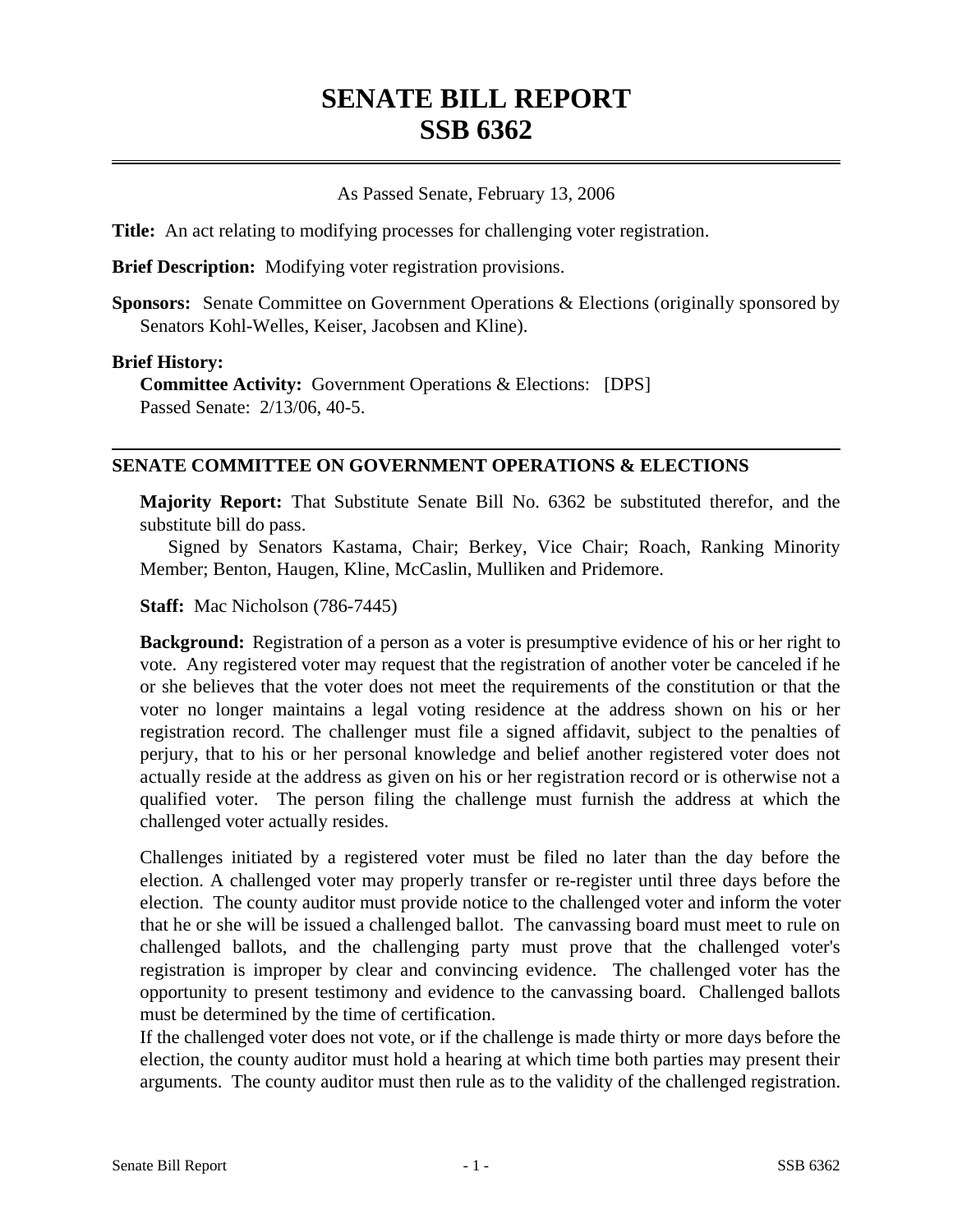The qualifications of any absentee voter may be challenged at the time the signature on the return envelope is verified and the ballot is processed by the canvassing board.

A voter who has a nontraditional address is registered at the county courthouse or other public building near the area the voter considers his or her residence.

**Summary of Bill:** The auditor is required to publish voter challenges on the auditor's webpage within 72 hours of receipt. The auditor must notify any person who requests to receive notification of challenges immediately after publication. Any person, upon request, may receive copies of all materials provided to the challenged voter by the county auditor.

Challenges initiated by a registered voter against a voter who registered to vote less than 60 days before the election, or who changed residence less than 60 days before the election and didn't transfer his or her registration, must be filed no later than ten days before the election, or within ten days of the voter being added to the registration database, whichever is later. Challenges initiated by a registered voter against all other voters must be filed no later than 45 days before the election. A challenged voter may transfer or re-register until the day before the election.

A voter challenge must be based on personal knowledge, having exercised due diligence to personally verify the evidence that: the voter has been convicted of a felony and civil rights have not been restored; the voter has been declared mentally incompetent by a judge; the voter does not live at the residential address provided on his or her registration; the residential address does not constitute a residential address; the voter is or will not be 18 by the election; or the voter is not a citizen. Challenges based on a felony conviction discovered by the county auditor or Secretary of State are resolved under a different statute.

If the challenge is based on an allegation that the voter does not live at the address provided, the challenger must provide the voter's actual residence. If the challenge is based on an allegation that the residential address provided does not constitute a residential address, the challenger must submit evidence that he or she exercised due diligence to personally verify that the address is not a residence. Due diligence can be demonstrated by at least one visit to the address to determine whether the voter resides there, a search of a phone book, and a search of property records to determine ownership of the address listed.

The challenger must provide the factual basis for the challenge and may not base the challenge on unsupported allegations or allegations by anonymous third parties. A challenge may be dismissed by the auditor if it is not in proper form or is incomplete on its face. A challenge may be prepared using an official electronic challenge form template provided by the auditor or the Secretary of State. The form must be printed and signed by the challenger.

If the challenge is filed before the ballot has been received, the ballot must be treated as a challenged ballot. If the challenge is filed after the ballot has been received, the challenge cannot affect the current election. If the challenge is filed at least 45 days before the election, the county auditor presides over the hearing. If the challenge is filed less than 45 days before the election, the canvassing board presides over the hearing.

The auditor must provide notice by certified mail of the challenge to the challenged voter, and if the challenge is based on the residential address, the auditor must give notice of exceptions to the residency requirement allowed by the constitution and statute (nontraditional address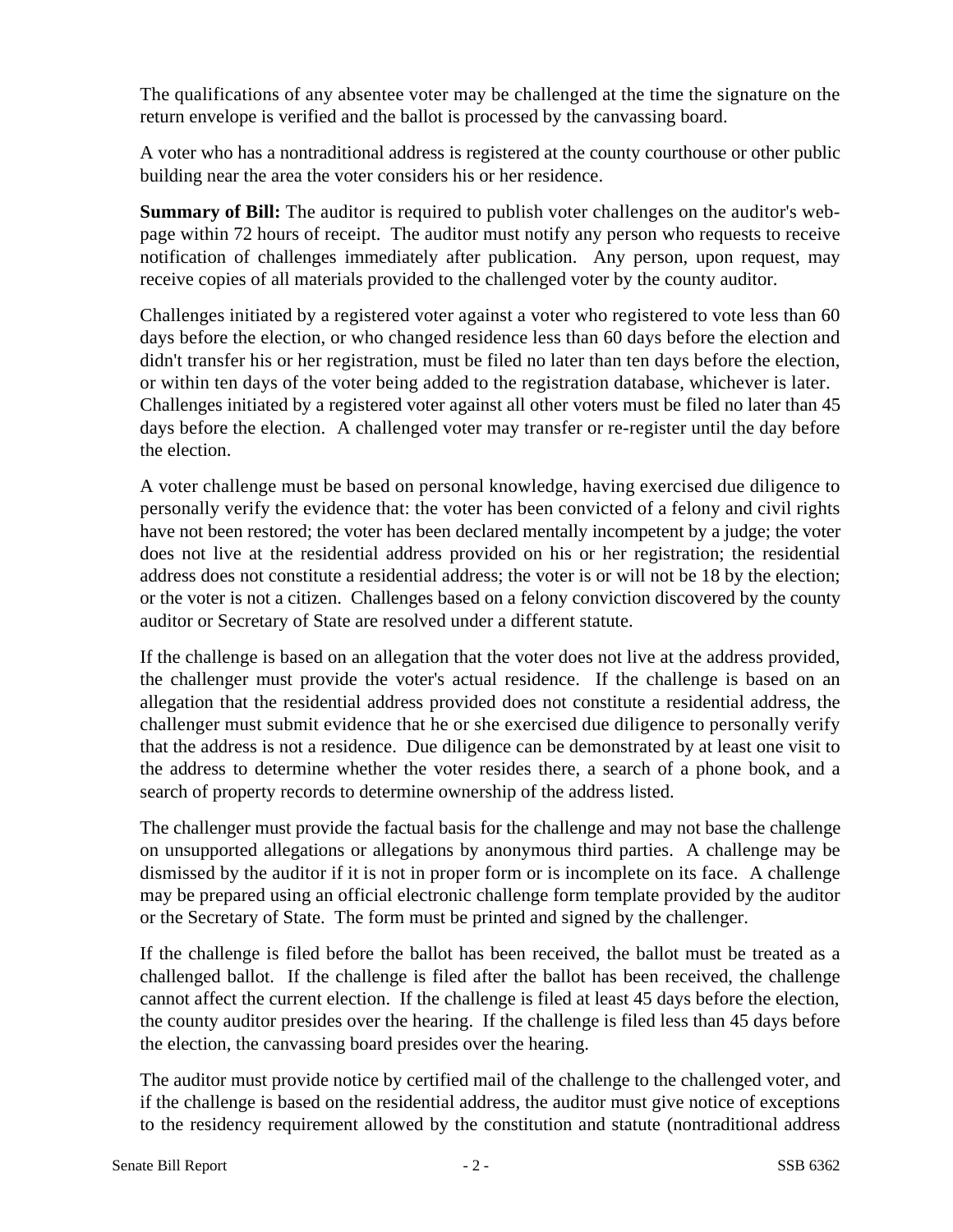and excused absence from the state due to military service, college, prison, and navigation of high seas).

If the challenger fails to prove by clear and convincing evidence that the registration is improper, the challenge must be dismissed and the ballot must be counted. If the challenge is based on residency and the canvassing board sustains the challenge, then the challenged voter must be permitted to correct his or her registration and any races or measures on the challenged ballot that the voter would have been qualified to vote for had his or her registration been correct shall be counted.

A residential address may be either a "traditional address" or a "non-traditional address." Either way, the residential address must identify the actual physical residence of the voter with sufficient detail to allow the voter to be assigned to the proper precinct and to be located to confirm his or her residence. Voters with a non-traditional address are no longer permitted to use the address of a county courthouse, city hall, or other public building as his or her address for voter registration purposes. A voter without a traditional address must provide a valid mailing address and meet the 30 day residence requirement in Article VI, section 1 of the state Constitution.

## **Appropriation:** None.

**Fiscal Note:** Not requested.

### **Committee/Commission/Task Force Created:** No.

**Effective Date:** Ninety days after adjournment of session in which bill is passed.

**Testimony For:** This bill ensures that all legitimate votes are counted and that all illegitimate votes are not counted. Two important values are safeguarded by the bill, the right to vote and the right to challenge. The challenge of 2000 voters in King County angered many voters, some of whom didn't get notice of the challenge until the Thursday before the election. Some voters who received notice said they were not going to vote. The state must ensure that type of thing doesn't happen again. Some voters don't have an address or a home but are still entitled to vote. The bill establishes reasonable time periods for challenges and will help avoid the unreasonable time frame faced by the canvassing board that had 2000 challenges filed right before the election. Voters should have the ability to correct their registration if an error was made and any in-common races or measures should be counted. Political parties can assist challenged voters and should receive notice of challenges. The Secretary of State likes some sections of the bill but thinks formally including political parties is inappropriate and will only serve to politicize the issue. Challenges of this type have been filed throughout the nation, including Ohio in 2004, and the integrity of the rolls should be preserved. Voters should not be disenfranchised on a "gotcha."

**Testimony Against:** None.

**Who Testified:** PRO: Senator Kohl-Welles, prime sponsor; Sam Reed, Secretary of State; Bob Terwilliger, Snohomish County Auditor and Washington State Association of County Auditors; David Goldstein, HorsesAss.org; Steve Lacey; David Anderson, Your Vote Counts.

**House Amendment(s):** The provision allowing challenges based on an allegation that the residential address provided does not constitute a residential address is removed. Residential